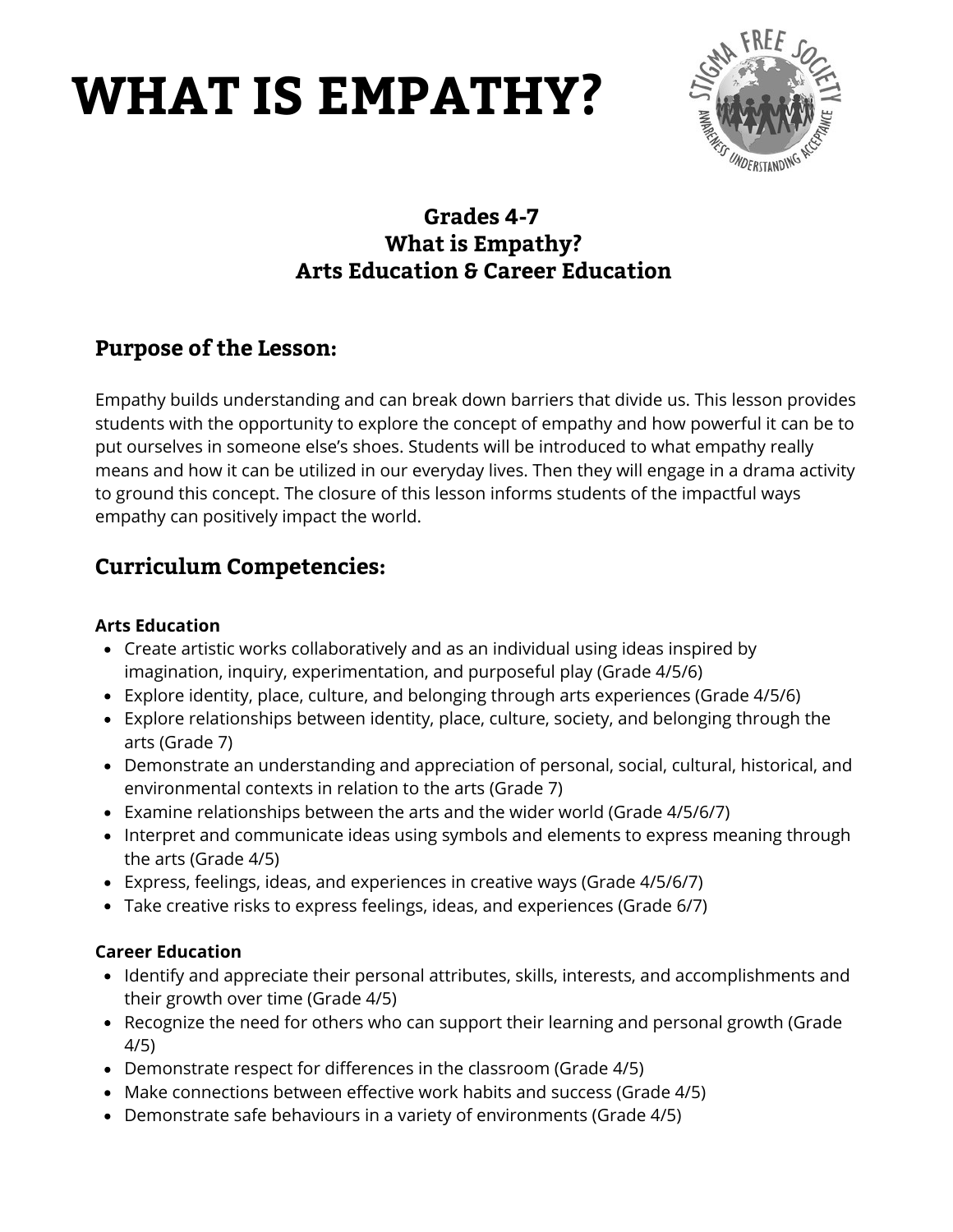## **WHAT IS EMPATHY?**



#### **Career Education**

- Appreciate the influence of peer relationships, family, and community on personal choices and goals (Grade 4/5)
- Appreciate the importance of respect, inclusivity, and other positive behaviours in diverse, collaborative learning, and work environments (Grade 6/7)
- Question self and others about the reciprocal relationship between self and community (Grade 6/7)

#### **First Peoples Principles of Learning**

- Learning is holistic, reflexive, reflective, experiential, and relational (focused on connectedness, on reciprocal relationships, and a sense of place).
- Learning involves recognizing the consequences of one's actions.

### **Video**

#### [What is Empathy?](https://www.youtube.com/watch?v=icIlUdTEQnU)**[-](https://www.youtube.com/watch?v=icIlUdTEQnU) Start Empathy**

#### **Guiding Questions:**

- What does empathy mean to you?
- How can empathy support positive relationships?
- How can we practice empathy in our everyday lives?
- What is an example of empathy you have seen?